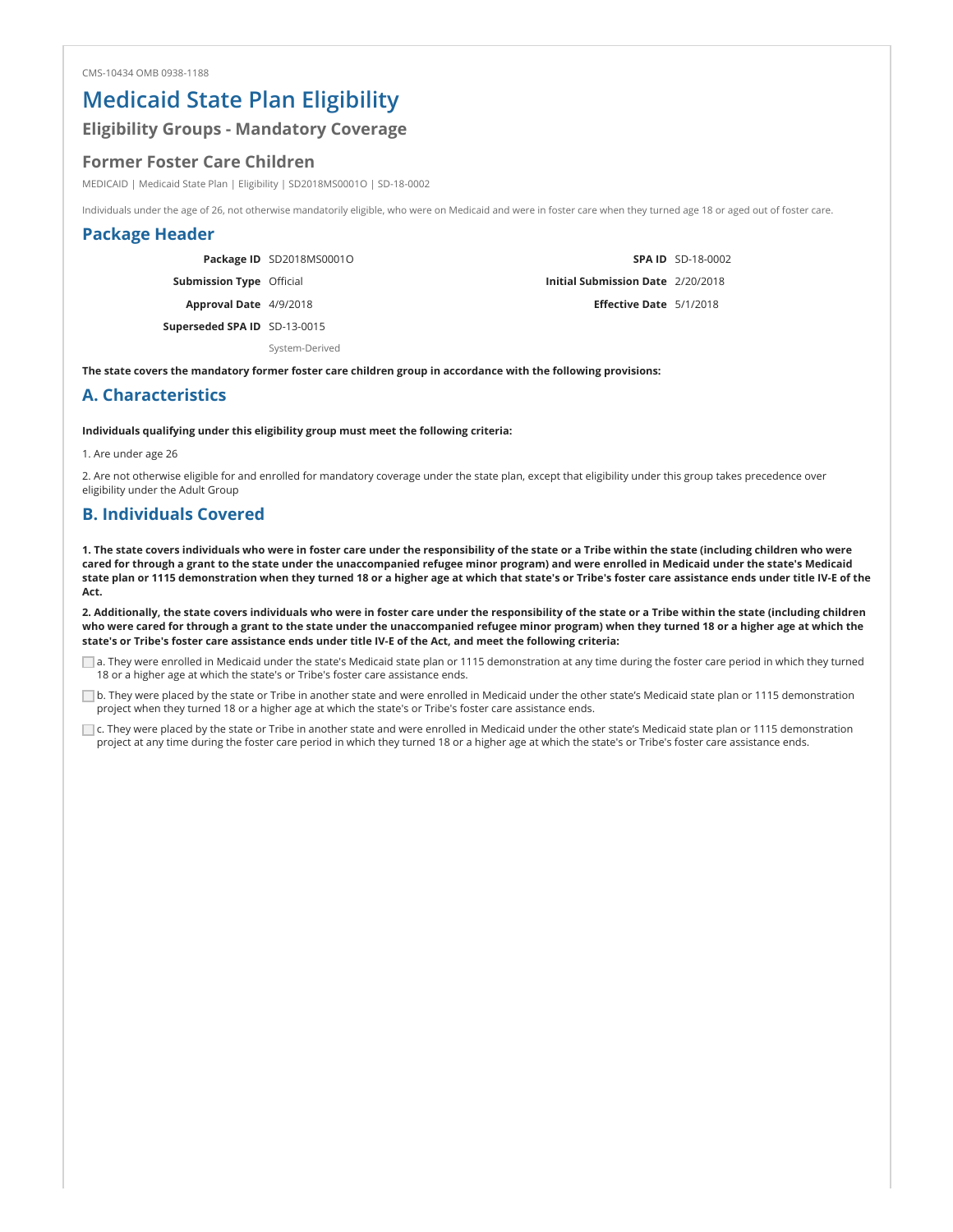## Former Foster Care Children

MEDICAID | Medicaid State Plan | Eligibility | SD2018MS0001O | SD-18-0002

## Package Header

|                                 | Package ID SD2018MS0001O |                                          | <b>SPA ID</b> SD-18-0002 |
|---------------------------------|--------------------------|------------------------------------------|--------------------------|
| <b>Submission Type Official</b> |                          | <b>Initial Submission Date 2/20/2018</b> |                          |
| Approval Date 4/9/2018          |                          | Effective Date 5/1/2018                  |                          |
| Superseded SPA ID SD-13-0015    |                          |                                          |                          |
|                                 | System-Derived           |                                          |                          |

# C. Additional Information (optional)